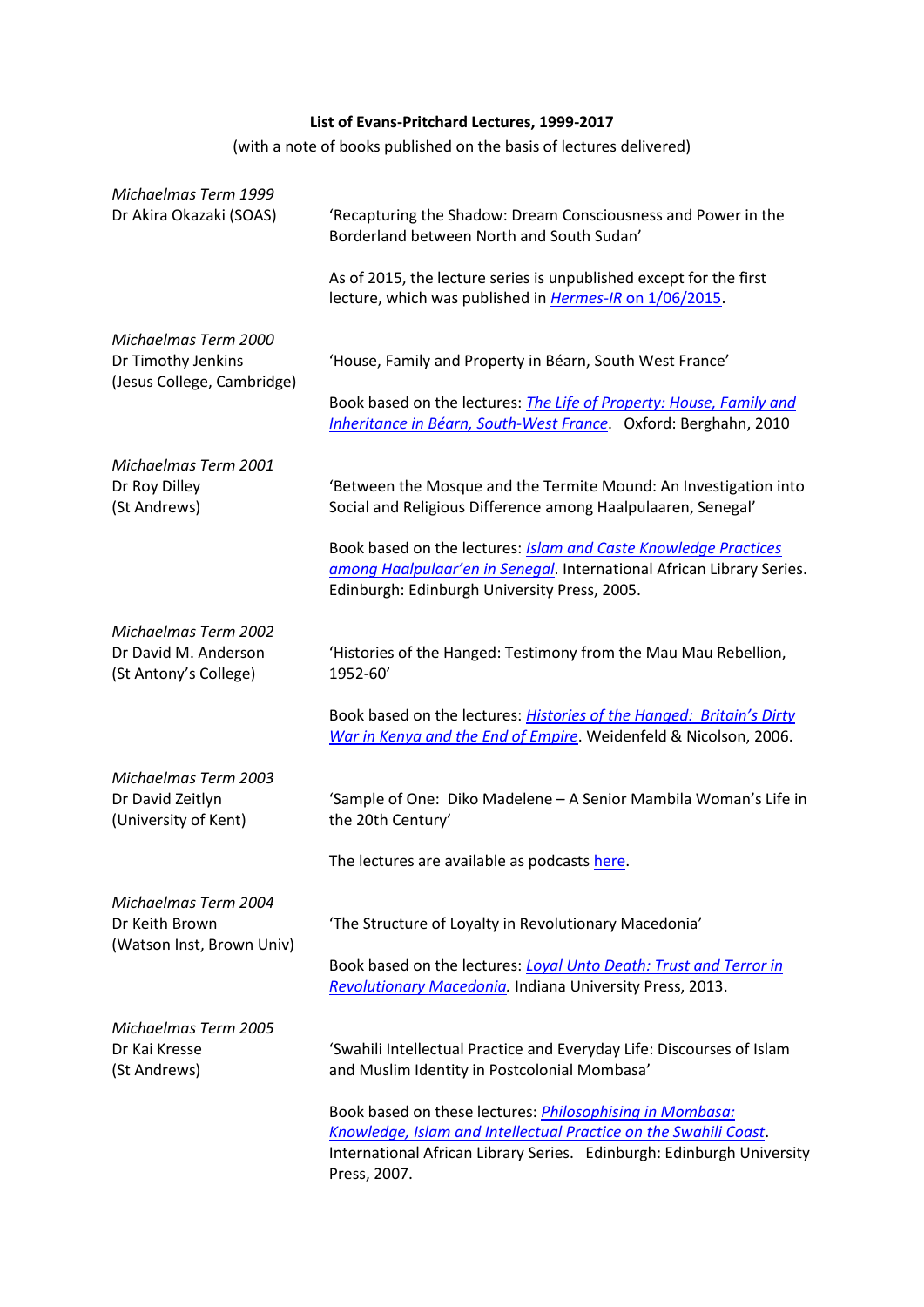| Trinity Term 2007<br>Dr Anna Baldinetti<br>(University of Perugia)     | 'Writing the History of Modern Libya: Key Issues on Historiographies'                                                                                                                                                                                                         |
|------------------------------------------------------------------------|-------------------------------------------------------------------------------------------------------------------------------------------------------------------------------------------------------------------------------------------------------------------------------|
|                                                                        | Book based on these lectures: <i>The Origins of the Libyan Nation:</i><br>Colonial Legacy, Exile and the Emergence of a New Nation-State.<br>Routledge Studies in Middle Eastern History. Routledge, 2009.                                                                    |
| Trinity Term 2008<br>Dr Richard Vokes<br>(Univ. of Canterbury, NZ)     | 'Secret Networks and Major Misfortunes: an Historical Anthropology<br>of "Crisis" in the Great Lakes Region'                                                                                                                                                                  |
|                                                                        | Book based on the lectures: Ghosts of Kanungu: Fertility, Secrecy and<br><b>Exchange in the Great Lakes of East Africa. James Currey Series in</b><br>African Anthropology. Woodbridge, Suffolk/Rochester NY: Boydell<br>and Brewer; also Kampala: Fountain Publishers, 2009. |
| Trinity Term 2009<br>Dr Judith Scheele<br>(All Souls College)          | 'Smugglers and Shurafâ': Saharan Connectivity and the Moral Unity<br>of the Central Sahara'                                                                                                                                                                                   |
|                                                                        | Book based on these lectures: <b>Smugglers and Saints of the Sahara:</b><br>Regional Connectivity in the Twentieth Century. Cambridge:<br>Cambridge University Press, 2012.                                                                                                   |
| Trinity Term 2010<br>Dr Charles Stewart<br>(University College London) | 'Dreaming and Historical Consciousness in Island Greece'<br>Book based on these lectures: <i>Dreaming and Historical Consciousness</i><br>in Island Greece. The University of Chicago Press, 2012 (new edition<br>2016).                                                      |
| Trinity Term 2011<br>Dr Henrik Vigh<br>(Copenhagen University)         | 'Critical States and Cocaine Connections: Figuring the State of Decay<br>in Bissau'                                                                                                                                                                                           |
| Trinity Term 2012<br>Dr Christina Riggs<br>(University of East Anglia) | 'Unwrapping Ancient Egypt: The Shroud, the Secret, and the Sacred'<br>Book based on these lectures: <i>Unwrapping Ancient Eqypt</i> . London:<br>Bloomsbury Publishing, 2014.                                                                                                 |
| Trinity Term 2013<br>Dr Zuzanna Olszewska<br>(London School of         | 'Verses, Modern Selves: An Ethnography of Afghan Refugee Poetry<br>and Personhood in Iran'                                                                                                                                                                                    |
| <b>Economics and Politics)</b>                                         | Book based on these lectures: The Pearl of Dari: Poetry and<br>Personhood among Young Afghans in Iran. Indiana University Press,<br>2015.                                                                                                                                     |